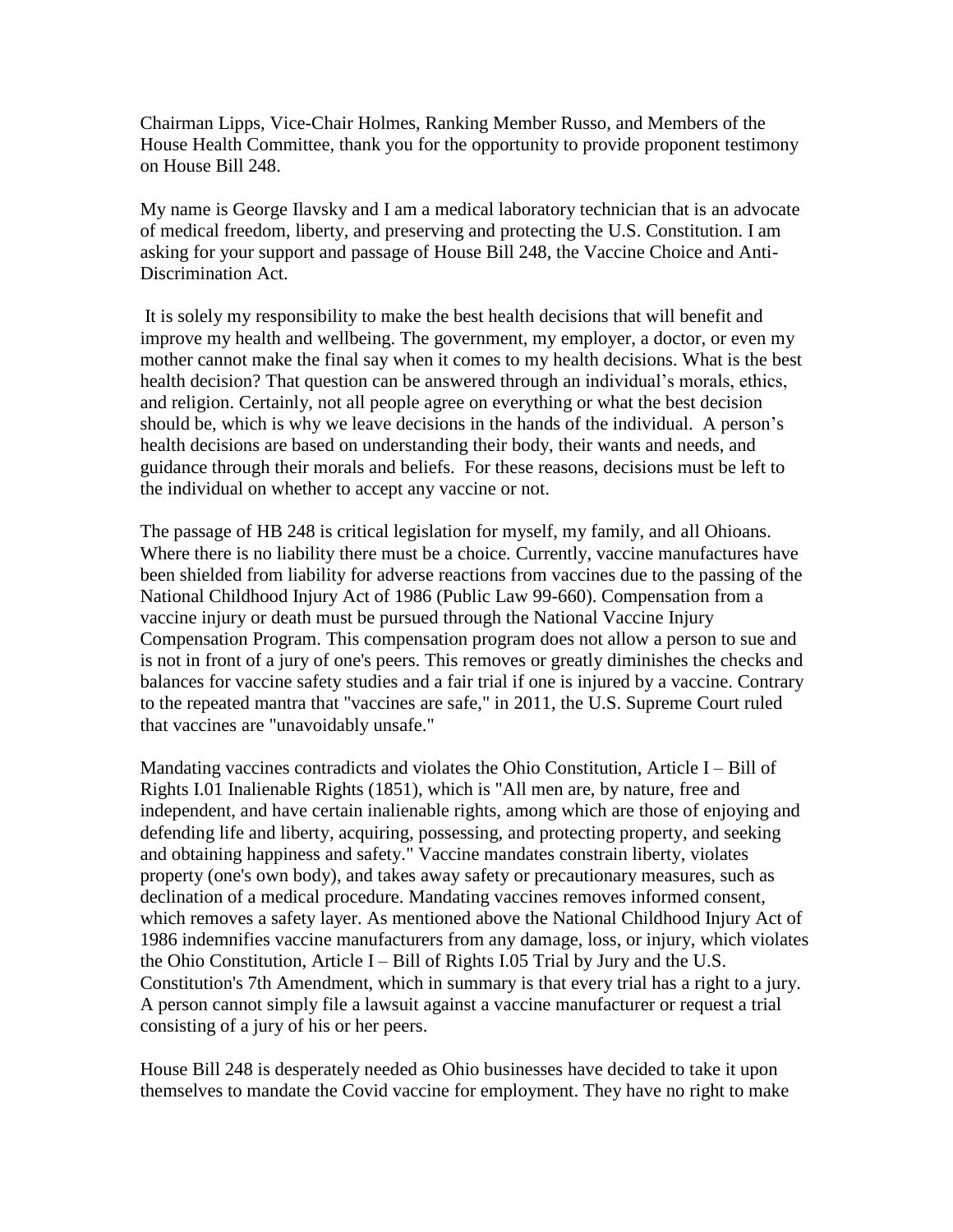such mandates for any medical procedure. Currently, there is no law requiring it. Businesses are not lawmakers. Mandates must go through the legislative process and become law while preserving the U.S. Constitution and freedom of choice before any business can require such oppressive measures. It is important to note that the Covid vaccine was released under the Emergency Use Authorization, 21 U.S. Code § 360bbb–3 - Authorization for medical products for use in emergencies. This law requires that one must be given the option to accept or refuse the administration of the product. The Covid vaccine must be considered as an experimental drug as it has not gone through animal trials and has ingredients that are for research only and not intended for human or veterinary use. According to the FDA, the Covid vaccine contains SM-102. Caymen Chemical is a biotechnology company that manufactures SM-102 for pharmaceutical companies. The safety data sheet for SM-102 states that it is, "For research use only, not for human or veterinary use."

Other states and airlines nationwide are implementing vaccine passports. What we are witnessing now is an increase in discriminatory action taken against unvaccinated citizens in Ohio and throughout the United States. Some baseball stadiums and sporting events have begun to segregate according to vaccination status. I thought we would have learned from our history how vile and un-American segregation is and why we passed important laws ending it. It seems that we are right on track to repeat our mistakes.

I believe HB 248 is more urgent than any other legislation that the legislature is currently considering. Please vote YES on HB 248 and ensure its quick passage to protect our citizens. Without the right to dictate our own medical choices over our bodies, there is no longer freedom. Thank you for your time and consideration.

Thank you,

George Ilavsky

References

<https://www.law.cornell.edu/uscode/text/21/360bbb-3>

Bruesewitz v. Wyeth LLC, 131 S. Ct. 1068, 179 L.Ed.2d 1 (2011)

[https://www.hrsa.gov/sites/default/files/hrsa/vaccine-compensation/about/title-xxi-phs](https://www.hrsa.gov/sites/default/files/hrsa/vaccine-compensation/about/title-xxi-phs-vaccines-1517.pdf)[vaccines-1517.pdf](https://www.hrsa.gov/sites/default/files/hrsa/vaccine-compensation/about/title-xxi-phs-vaccines-1517.pdf)

<http://www.hrsa.gov/vaccinecompensation/authorizinglegislation.pdf>

<https://www.fda.gov/media/144638/download>

<https://www.caymanchem.com/pdfs/33474.pdf>